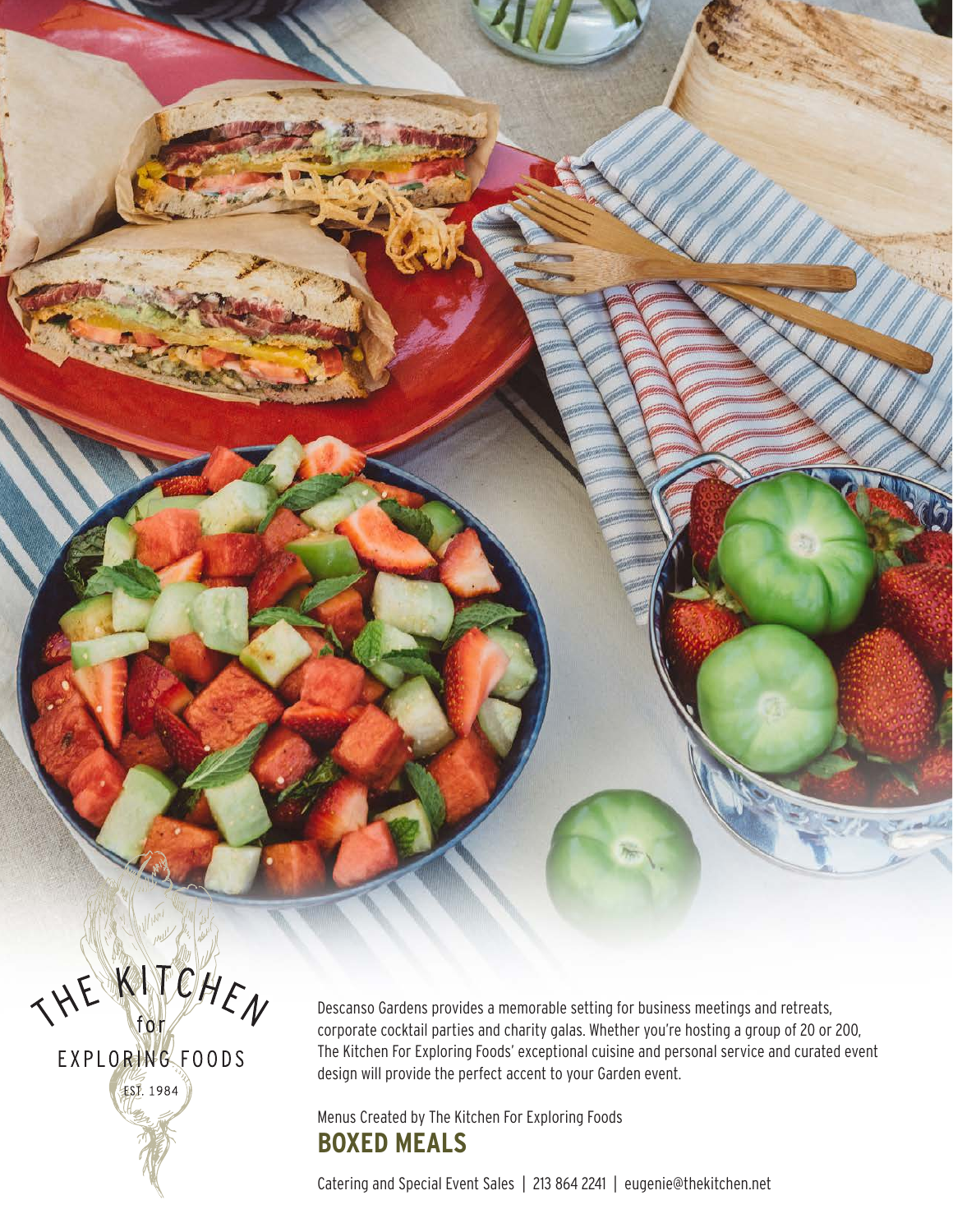# **PICNIC BOX**

Drop off or pick up service. Includes bottled water. Box selections and counts must be provided at least 5 business days prior to the event

### **CHICKEN ENTRÉES**

Panko Chicken Breast with orange plum chili sauce, roy's garlic noodles, fresh berries and passion fruit cream, and a ginger cream cookie \$26 Chicken Curry Salad with sliced apples and dried fruits in a butter lettuce cup, fresh berries and passion fruit cream, and a lemon pistachio cake \$26 Tuscan Roasted Lemon Skinless Chicken Breast with mediterranean orzo salad, fresh berries and passion fruit cream, and an individual apple pie \$26 Chinese Chicken Salad with mei fun noodles and crispy ginger, fresh berries and passion fruit cream, and a brownie \$26 Chicken Soba Noodle Bowl with sautéed vegetables, sesame seeds, green onion, fresh berries and passion fruit cream, and a ginger cream cookie \$26

## **BEEF ENTRÉES**

Sliced Hanger Steak with chimichurri, roasted vegetable and bulgur salad, fresh berries and passion fruit cream, and a brownie \$30 Beef Tenderloin with horseradish, grilled vegetable salad, fresh berries and passion fruit cream, and an individual apple pie \$32 Flank Steak with black bean and corn salsa, tres colores salad, fresh berries and passion fruit cream, and a lemon curd tartlet \$30

## **FISH ENTRÉES**

Grilled or Poached Salmon Fillet with dijon dill sauce, grilled asparagus with lemon breadcrumbs, fresh berries and passion fruit cream, and a ginger cream cookie \$28

Chermoula-Glazed Local Sea Bass with grilled vegetable salad, fresh berries and passion fruit cream, and a lemon curd tartlet \$30 Grilled Big Shrimp with roasted vegetable and bulgur salad, fresh berries and passion fruit cream, and a brownie \$32

### **VEGETARIAN ENTRÉES**

Crispy Quinoa Hummus Cake with yogurt sauce, grilled vegetable salad, fresh berries and passion fruit cream, and a lemon pistachio cake \$24 Summer Chopped Salad fresh peas, corn, heirloom radishes, tomatoes, marcona almonds, mint, red grapes, green onion, golden beets, kale, radicchio, cabbage, wild arugula, champagne honey mustard tarragon vinaigrette, fresh berries and passion fruit cream, and a ginger cream cookie \$24 Tofu Soba Noodle with sautéed julienned vegetables, sesame seeds and green onion, fresh berries and passion fruit cream, and a ginger cream cookie \$24



**V** = vegetarian **VG** = vegan **GF** = made without gluten

Price per person unless otherwise noted. Prices subject to change without prior notice. All food and beverages, event labor are subject to a taxable 22% administrative fee and applicable sales tax, currently 9.5%.